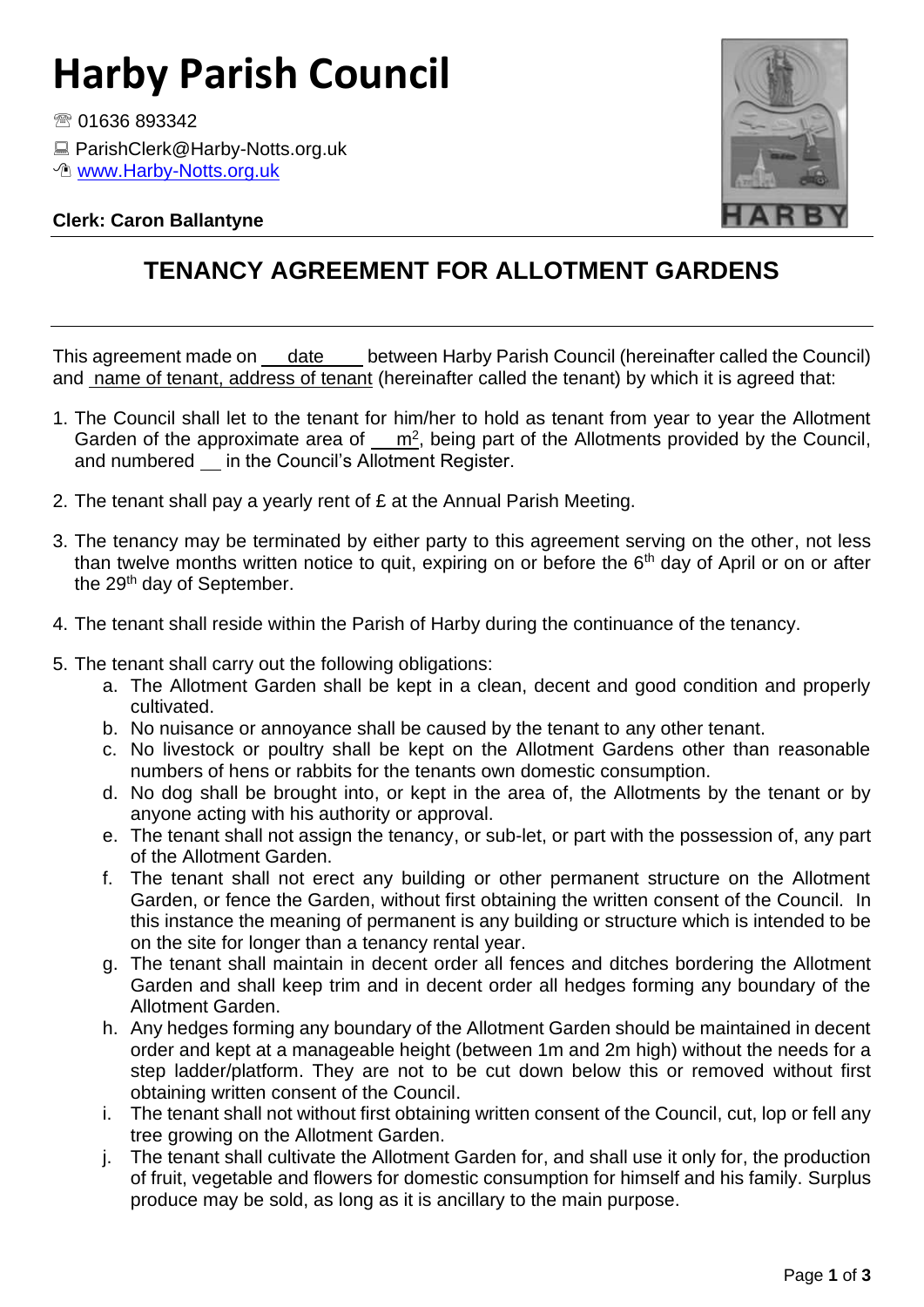- k. The tenant shall permit the inspection at all reasonable times of the Allotment Garden by any officer of the Council.
- l. The tenant shall not obstruct or permit the obstruction of any of the paths on the Allotments set out for the use of the tenants of the Allotment Gardens.
- 6. The Council shall pay all rates, taxes, dues or other assessments which may at any time be levied or charged upon the Allotment Garden.
- 7. If the tenant shall have been in breach of any of the foregoing provisions of the Agreement for a period of one month or longer, the Council may re-enter upon the Allotment Garden and the Tenancy shall thereupon come to an end, but without prejudice to any right of the Council to claim damages for any such breach, or recover any rent already due, before the time of such re-entry but remaining unpaid.
- 8. On the termination of this tenancy the tenant shall be entitled to receive such compensation as is provided for by the Allotments Act 1908 to 1950. But if the tenant has been paid or promised any compensation by any incoming tenant, the tenant shall notify the Council in writing, that compensation has been paid or promised by the incoming tenant.
- 9. Any notice required by this Agreement to be given to the Council shall be delivered to, or sent by post, to the Clerk of the Council and any notice given to the tenant shall be treated as sufficiently served if left at, or delivered by recorded delivery post, to the address at the head of this Agreement.

| <b>Clerk of Harby Parish Council</b> | Tenant                         |
|--------------------------------------|--------------------------------|
| Name: Parish Clerk                   | Name: ________________________ |
| Signed:                              | Signed:                        |

Notes: (which do not form part of the agreement)

The compensation rules are:

- a. A tenant may remove any fruit trees or bushes or other improvements planted, or made for him, or for which he paid a previous tenant; or receive compensation for his fruit trees, bushes, strawberries, asparagus or rhubarb.
- b. If the tenancy is terminated by the Council's notice to quit, or by the ending of the Council's tenancy where it has a landlord, the tenant may claim compensation for the crops growing on the land in the ordinary course of the cultivation, or for the manure applied to it.
- c. If the tenancy is terminated by the ending of the Council's right of occupation, the tenant is entitled to the equivalent of one year's rent from the Council as compensation.
- d. The Council is entitled to compensation from the tenant for any deterioration in the land arising from the tenant's failure to keep it clean and in a good state of fertility.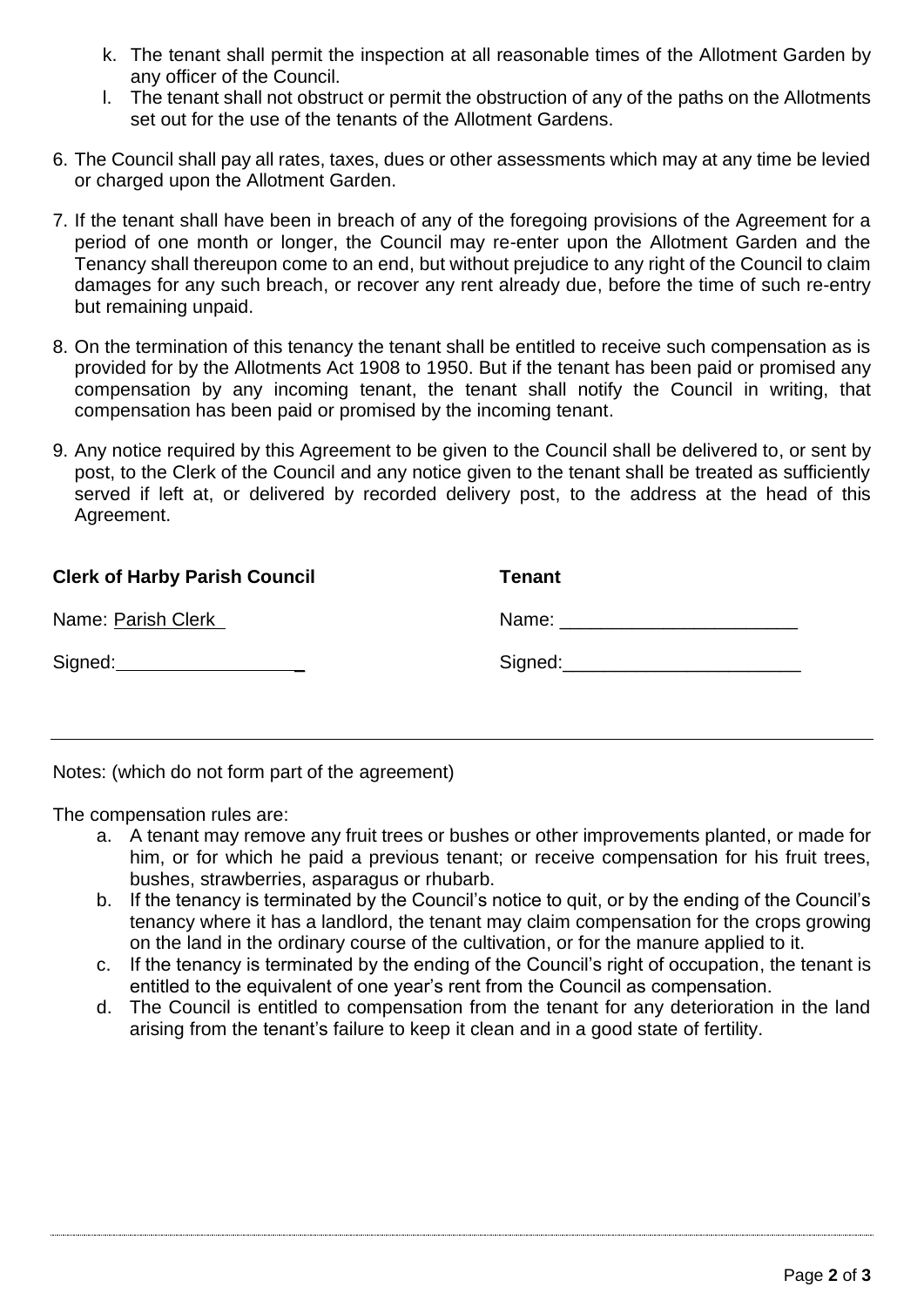This agreement is based on the National Association of Local Council's Model Tenancy Agreement for Allotment Gardens.